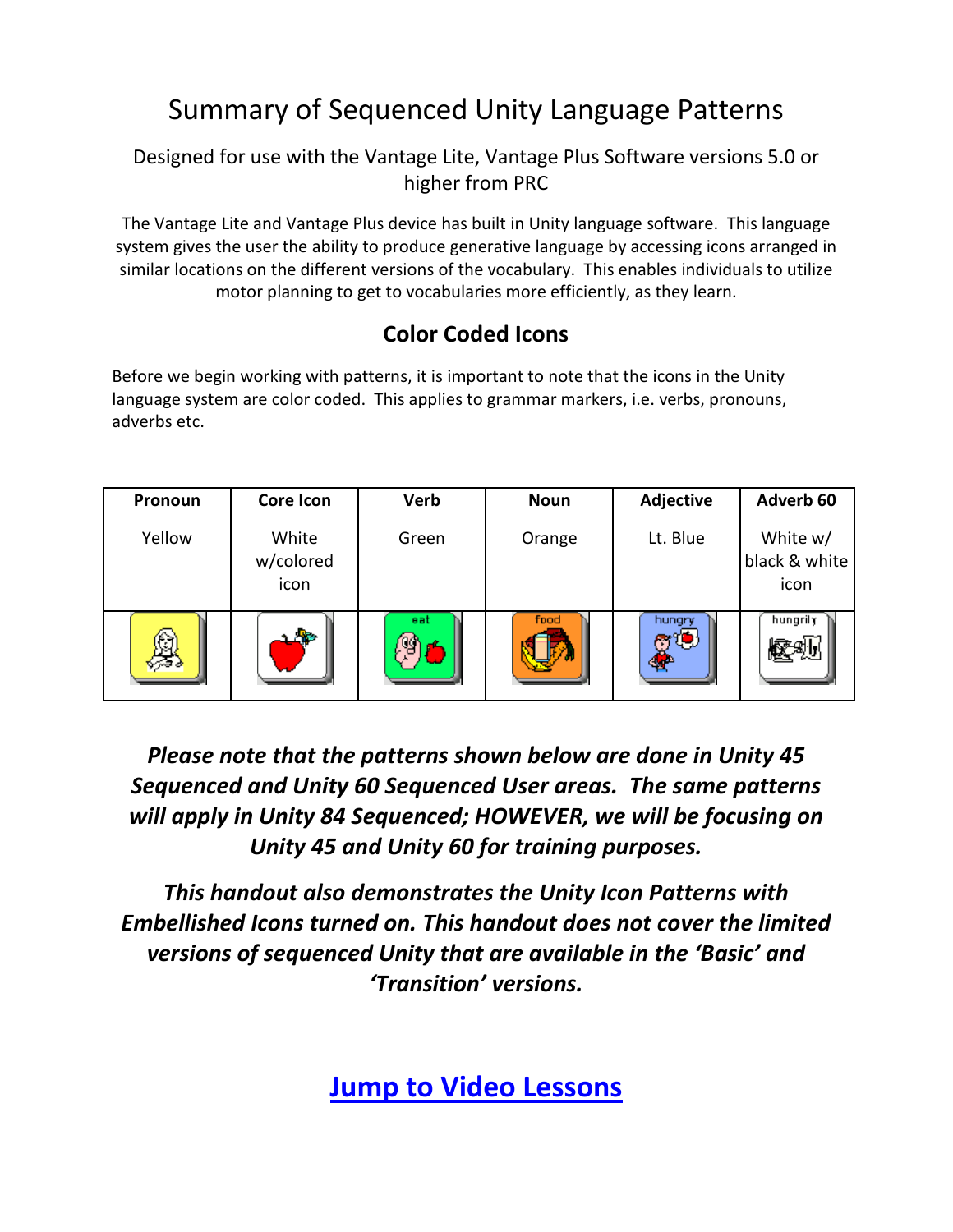#### **Unity Patterns**

There are **five** Unity Patterns within the Unity Language System. The organization of the patterns allows the device user to have access to core and fringe vocabulary within the device.

## **Unity Pattern 1: NOUNS, VERBS, ADJECTIVES, ADVERBS**

This pattern generates nouns, verbs and adjectives in the 45 sequenced user area. The pattern also generates adverbs ending in –ly in the 60 and 84 sequenced user areas. In 60 and 45 sequenced, this pattern also provides opposites for some core icons.

#### **What it looks like:**

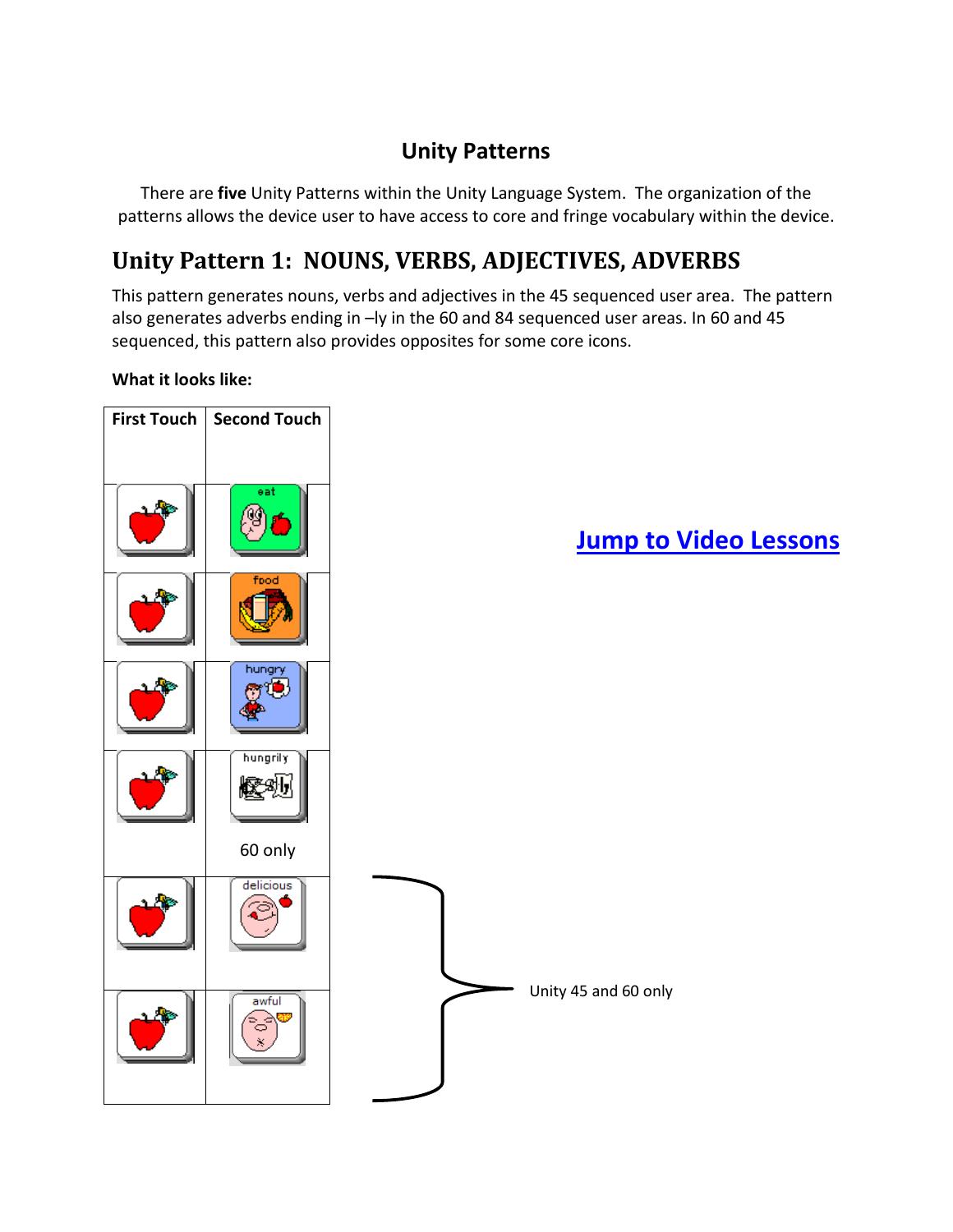## **Unity Pattern 2: PRONOUNS: OBJECT, POSSESSIVE, POSSESSIVE ADJECTIVE, REFLEXIVE ADJECTIVES**

**Pronouns – What it looks like:**

| <b>First Touch</b> | Second Touch First Touch | <b>Second Touch</b> |
|--------------------|--------------------------|---------------------|
|                    |                          | he                  |
|                    |                          |                     |
|                    | you                      | she                 |
|                    | it.                      | they                |
|                    | we                       |                     |

This set of patterns generate five different types of pronouns through motor memory sequences.

**[Jump to Video Lessons](#page-9-0)**

**Object Pronouns- What it looks like:**

| <b>First Touch</b> | <b>Second Touch</b> | <b>Second Touch</b> | <b>First Touch</b> | <b>Second Touch</b> |
|--------------------|---------------------|---------------------|--------------------|---------------------|
|                    |                     | 60                  |                    |                     |
|                    | me                  |                     |                    | him                 |
|                    | vou                 |                     |                    | her                 |
|                    |                     |                     |                    | them                |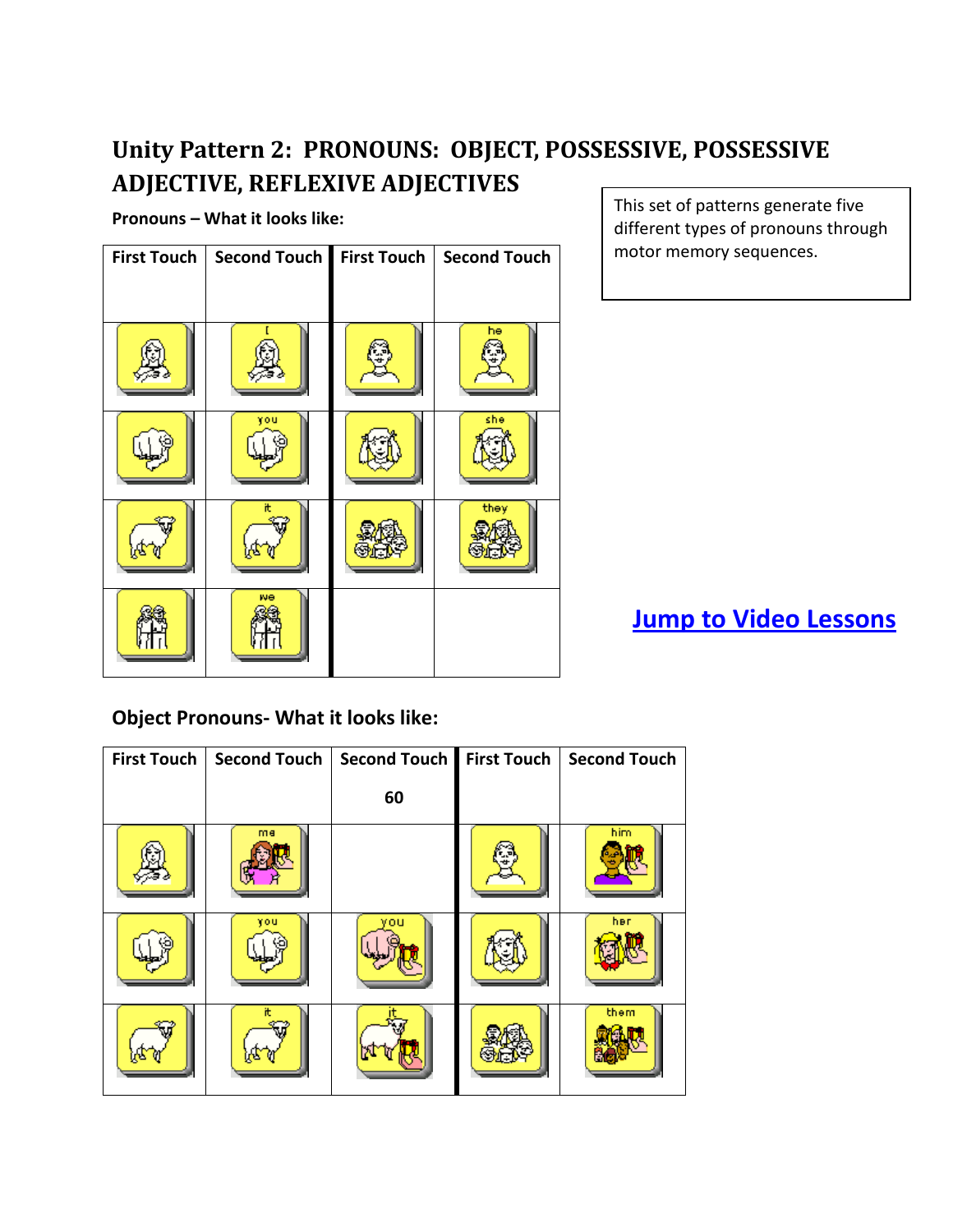| us |  |  |  |
|----|--|--|--|
|----|--|--|--|

#### **Possessive Pronouns – What it looks like:**

| First Touch |                                 | Second Touch   Second Touch   First Touch | <b>Second Touch</b>              |
|-------------|---------------------------------|-------------------------------------------|----------------------------------|
|             |                                 | 60                                        |                                  |
|             | my<br>$\frac{m}{2}$             |                                           | his<br>$\frac{m}{\sin \theta}$   |
|             | your<br>$\frac{m}{\sin \theta}$ |                                           | her.<br>$\frac{m}{\sin \theta}$  |
|             | its                             | its<br>$\frac{m}{\sin \theta}$            | their<br>$\frac{m}{\sin \theta}$ |
|             | our<br><b>BELORED TO:</b>       |                                           |                                  |

### **Possessive Adjective – What it looks like:**

| <b>First Touch</b> | Second Touch | <b>First Touch</b> | <b>Second Touch</b> |
|--------------------|--------------|--------------------|---------------------|
|                    |              |                    |                     |
|                    | mine         |                    | theirs              |
|                    | yours        |                    | his                 |
|                    | its          |                    | hers                |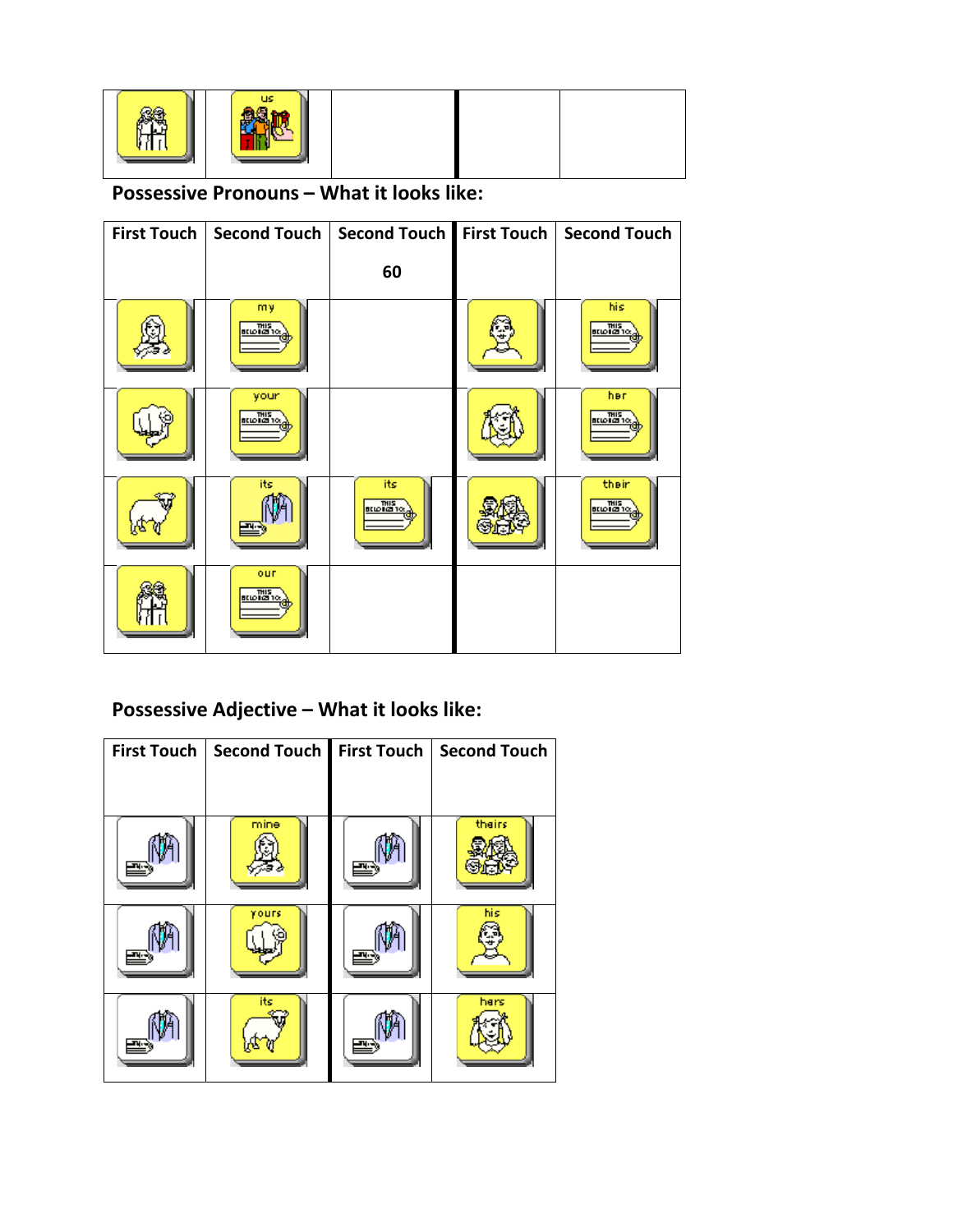

**Reflexive Adjectives (Only exist in Unity 60 Sequenced) – What it looks like:**



## **Unity Pattern 3: STATEMENTS AND QUESTIONS**

Pronoun statements and questions offer a quick way to produce the most commonly used phrases to produce generative communication and promote language development. The pronoun phrases can be us in positive or negative form with the same motor pattern.

## **[Jump to Video Lessons](#page-9-0)**

#### **Statement – What it looks like:**

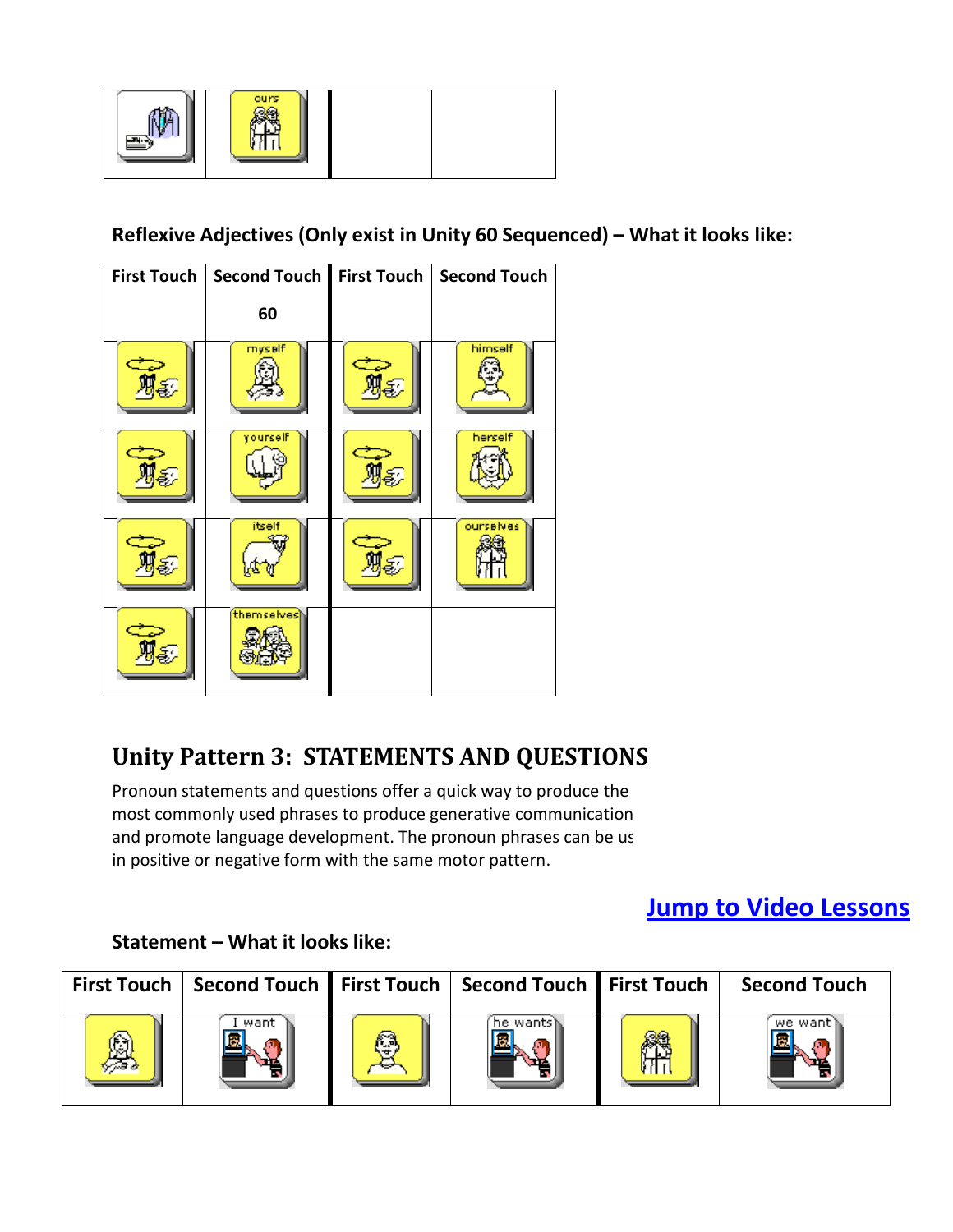

## **Negative Statement – What it looks like:**

| <b>First Touch</b> | <b>Second Touch</b>  |    | <b>Third</b>                          | <b>First</b> | <b>Second Touch</b>    |    | <b>Third</b>             |
|--------------------|----------------------|----|---------------------------------------|--------------|------------------------|----|--------------------------|
|                    | 45                   | 60 | <b>Touch</b>                          | <b>Touch</b> | 45                     | 60 | <b>Touch</b>             |
|                    | $N^+$<br>$N^+$       |    | $\overline{1}$ don't w $\overline{1}$ |              | $N$ T<br>$N^+$         |    | they don)<br>Б           |
|                    | N'T<br>$N^{\dagger}$ |    | <u>'you don'</u>                      |              | $N^{\prime}T$<br>$N^+$ |    | (he_doesn                |
|                    | $N^+$<br>$N^+$       |    | <u>it d</u> oesn't <sub>)</sub>       |              | $N^+$<br>$N^+$         |    | $\sqrt{\text{she does}}$ |
|                    | $N^+$<br>$N^+$       |    | $\sqrt{w}$ e don't $\sqrt{w}$         |              |                        |    |                          |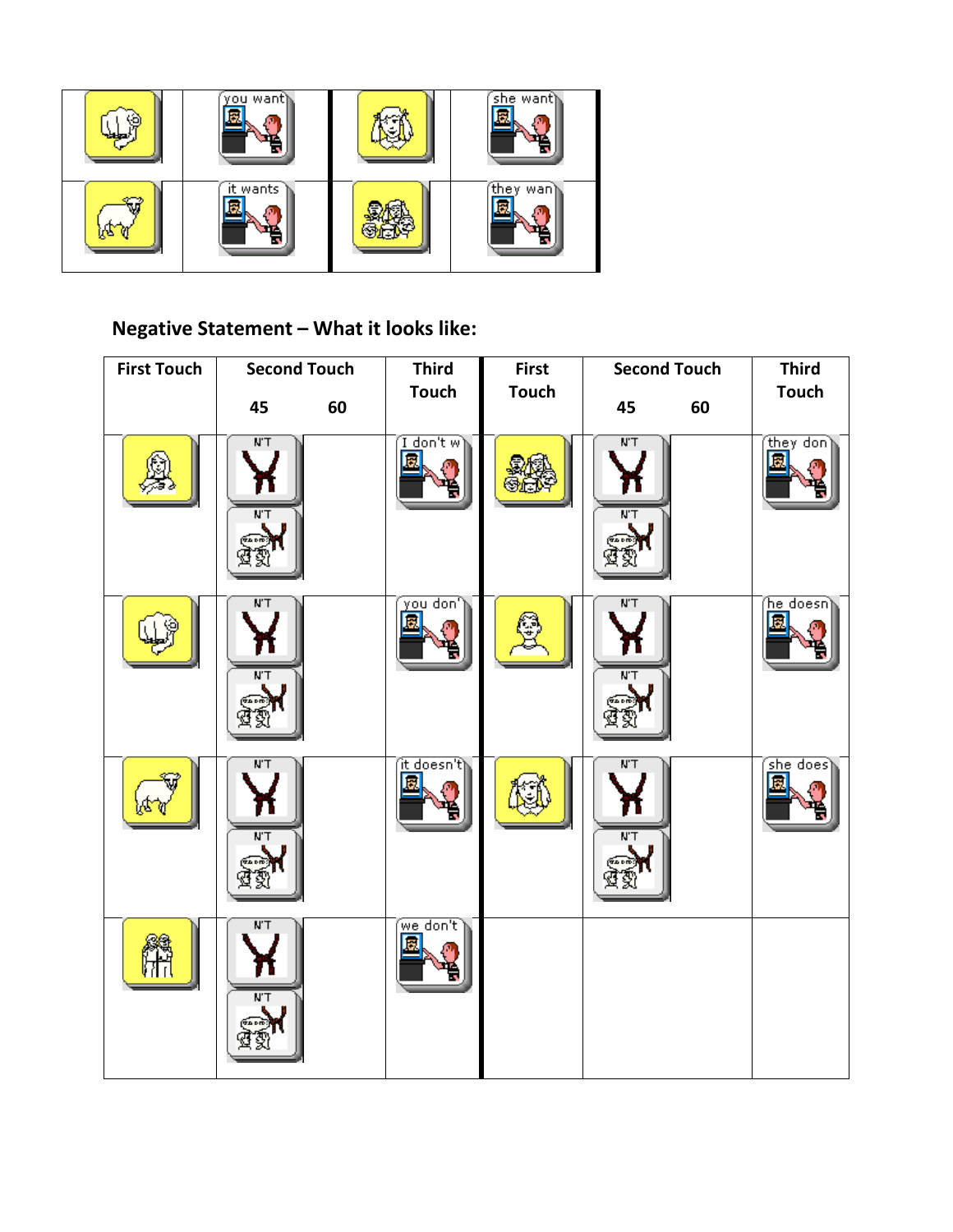#### **Question – What it looks like:**

| <b>First Touch</b> | <b>Second Touch</b> | <b>First Touch</b> | <b>Second Touch</b> |
|--------------------|---------------------|--------------------|---------------------|
|                    | do I want           |                    | does he w           |
|                    | do you wa           |                    | does she wh         |
|                    | does it wa          |                    | do they wall        |
|                    | do we want          |                    |                     |

### **Negative Question – What it looks like:**

| <b>First Touch</b> | <b>Second Touch</b>  |    | <b>Third</b>     | <b>First</b> | <b>Second Touch</b>  |    | <b>Third</b> |
|--------------------|----------------------|----|------------------|--------------|----------------------|----|--------------|
|                    | 45                   | 60 | <b>Touch</b>     | <b>Touch</b> | 45                   | 60 | <b>Touch</b> |
|                    | $N^{\dagger}$<br>N'T |    | don't I wan      |              | $N^+$<br>N'T         |    | doesn't he   |
|                    | $N^{\prime}T$<br>N'T |    | don't you.       |              | $N^{\dagger}$<br>N'T |    | doesn't sh   |
|                    | N'T                  |    | doesn't it.<br>ъ |              | N'T                  |    | don't they   |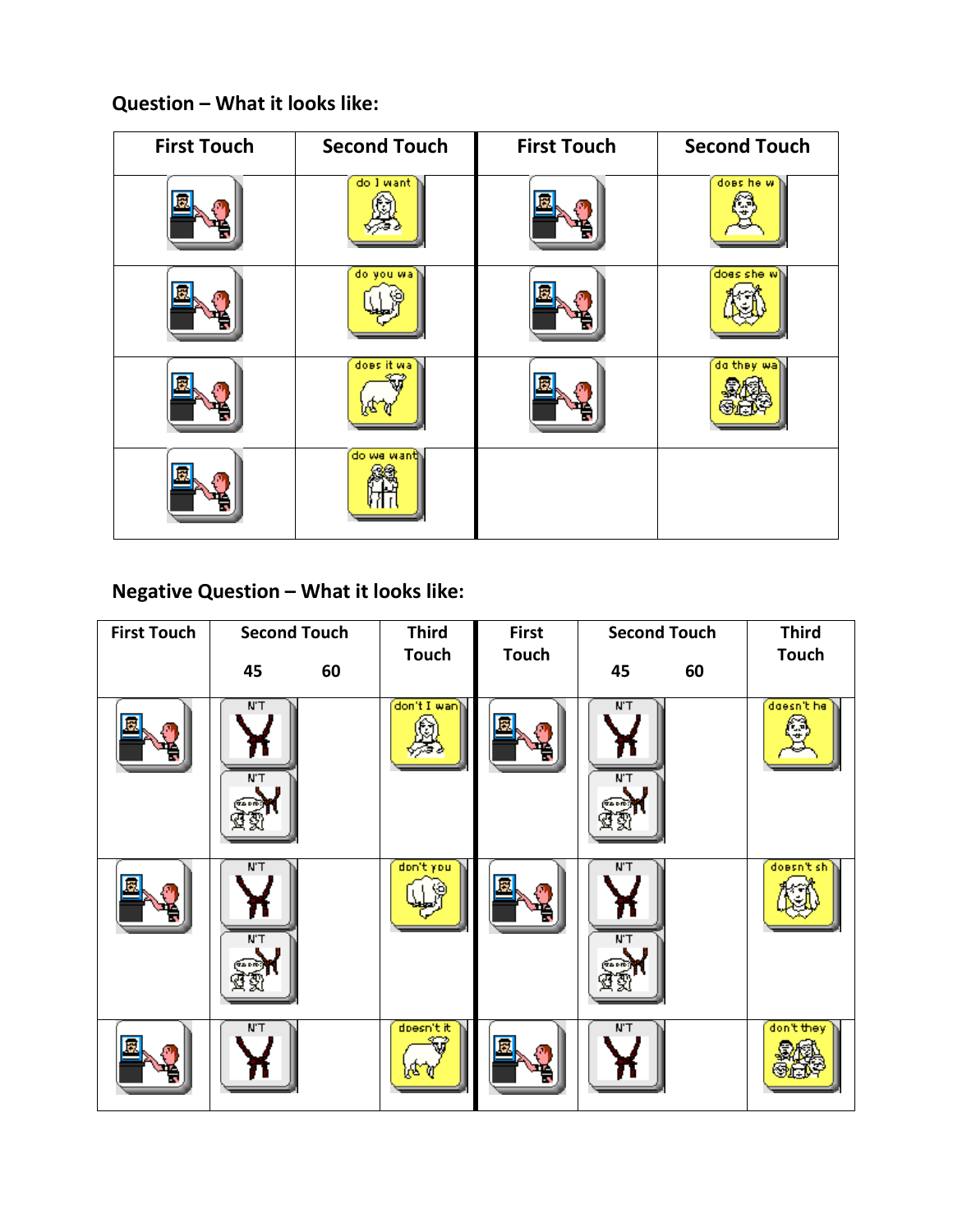

## **Unity Pattern 4: INTERJECTIONS, DETERMINERS, CONJUNCTIONS, PREPOSITIONS, QUESTION WORDS, ADVERBS**

This pattern includes other parts of speech that are used to generate effective communication.

|                                                            | <b>First</b><br><b>Touch</b> | Second<br><b>Touch</b> |                                                                  | <b>First</b><br><b>Touch</b> | Second<br><b>Touch</b> |
|------------------------------------------------------------|------------------------------|------------------------|------------------------------------------------------------------|------------------------------|------------------------|
| Interjections<br>Fireworks words: ha ha ha,<br>ouch, sorry |                              | congratulath           | <b>Prepositions</b><br>Bridge words: at, by, of,<br>about        |                              | at                     |
| <b>Determiners</b><br>Pointing words: this, that<br>each   |                              | this                   | <b>Question words</b><br>Question words: what, who,<br>where     | P.<br>word                   | who                    |
| Conjunctions<br>Linking words: and, but, or                | 1+1⊨:                        | but                    | Adverbs 60 only<br>Adverbs not ending in -ly:<br>much, yet, very |                              | very                   |

**[Jump to Video Lessons](#page-9-0)**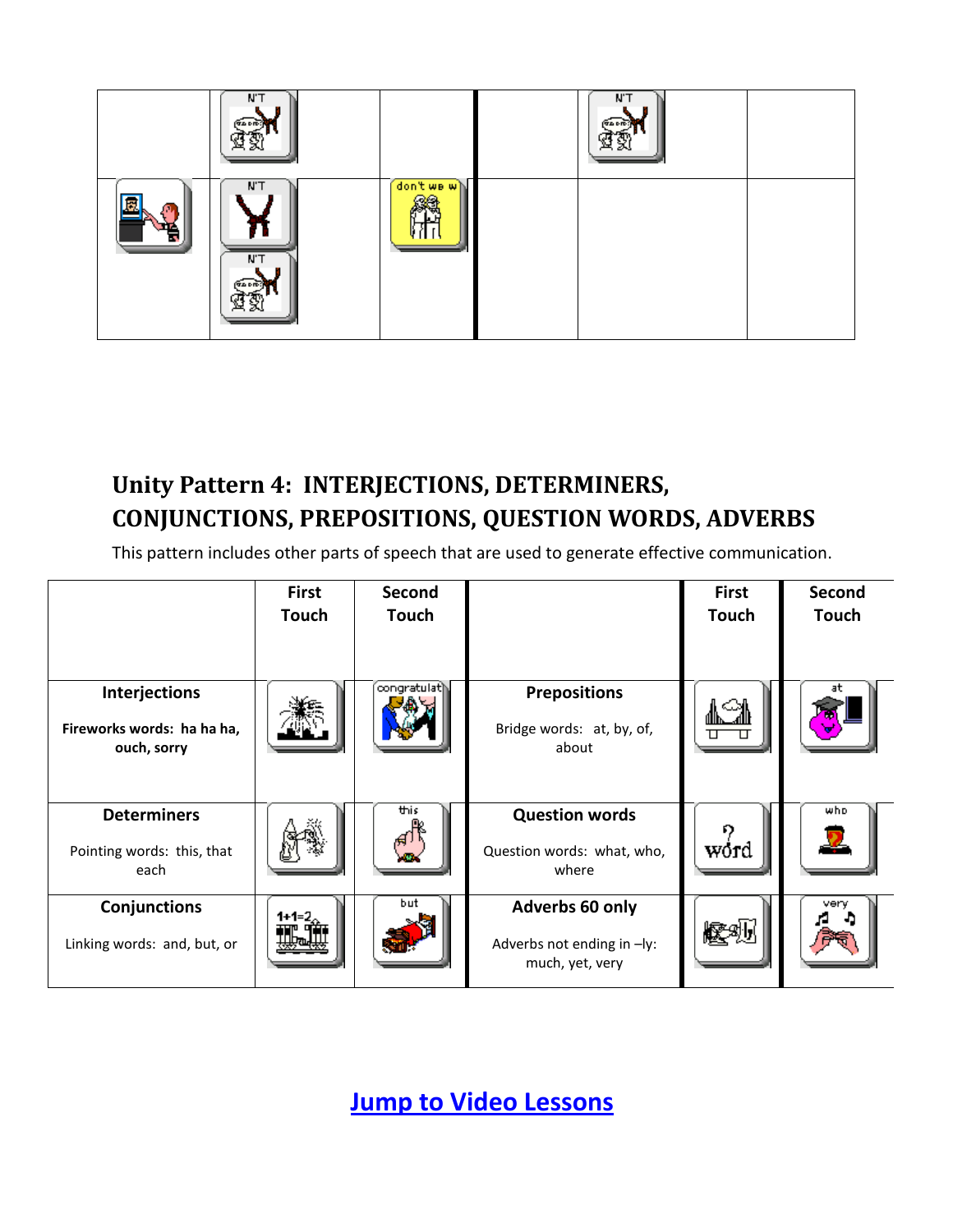## **Unity Pattern 5: ACTIVITY ROW**

When you touch a core icon, the items in the activity row will automatically change to bring up another set of "fringe vocabulary" that is related to the core icon. This pattern is consistent for **most** core icons.



**[Jump to Video Lessons](#page-9-0)**